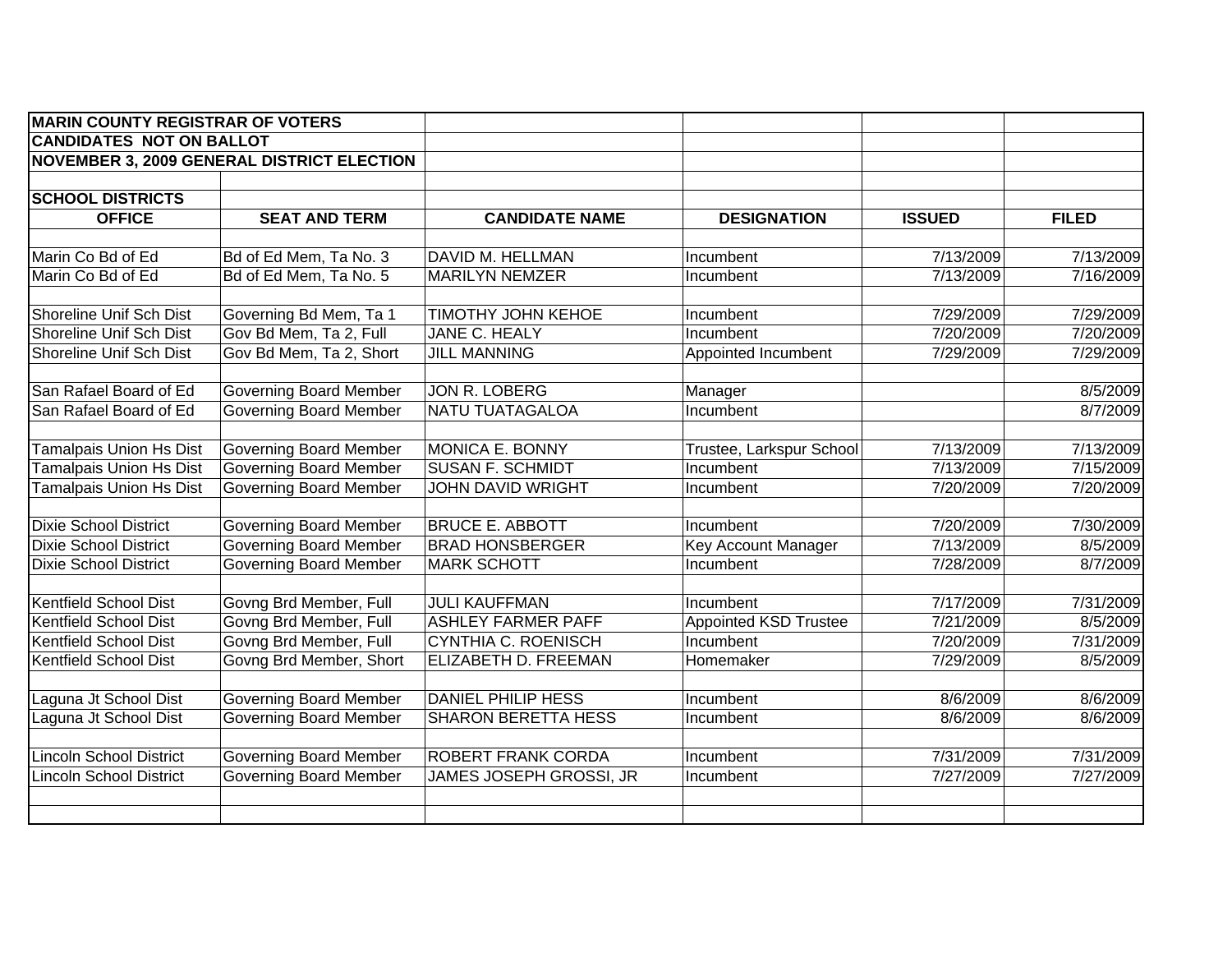| <b>MARIN COUNTY REGISTRAR OF VOTERS</b> |                                                   |                            |                                 |               |              |
|-----------------------------------------|---------------------------------------------------|----------------------------|---------------------------------|---------------|--------------|
| <b>CANDIDATES NOT ON BALLOT</b>         |                                                   |                            |                                 |               |              |
|                                         | <b>NOVEMBER 3, 2009 GENERAL DISTRICT ELECTION</b> |                            |                                 |               |              |
|                                         |                                                   |                            |                                 |               |              |
| <b>SCHOOL DISTRICTS</b>                 |                                                   |                            |                                 |               |              |
| <b>OFFICE</b>                           | <b>SEAT AND TERM</b>                              | <b>CANDIDATE NAME</b>      | <b>DESIGNATION</b>              | <b>ISSUED</b> | <b>FILED</b> |
|                                         |                                                   |                            |                                 |               |              |
| Mill Valley School Dist                 | <b>Governing Board Member</b>                     | <b>ROBIN BREEN MOSES</b>   |                                 | 7/13/2009     | 7/13/2009    |
| Mill Valley School Dist                 | <b>Governing Board Member</b>                     | <b>STEVEN J. SELL</b>      | Incumbent                       | 7/23/2009     | 7/27/2009    |
| Mill Valley School Dist                 | <b>Governing Board Member</b>                     | RAOUL WERTZ                | <b>Businessman/Parent</b>       | 7/13/2009     | 7/13/2009    |
|                                         |                                                   |                            |                                 |               |              |
| Nicasio School District                 | <b>Governing Board Member</b>                     | MADELEINE E. SLOANE        | Incumbent                       |               | 7/31/2009    |
| Nicasio School District                 | <b>Governing Board Member</b>                     | KIMBERLY KIRKMAN WALLACH   | Incumbent                       | 7/29/2009     | 7/29/2009    |
| <b>Reed Union School Dist</b>           | <b>Governing Board Member</b>                     | <b>HOWARD MARC BLOCK</b>   | <b>Businessman/Parent</b>       | 7/13/2009     | 7/17/2009    |
| <b>Reed Union School Dist</b>           | <b>Governing Board Member</b>                     | NANCY W. O'NEILL           | <b>Retired Senior Executive</b> | 7/31/2009     | 7/31/2009    |
| <b>Reed Union School Dist</b>           | <b>Governing Board Member</b>                     | ROBERT W. SCANNELL         |                                 | 7/13/2009     | 8/4/2009     |
|                                         |                                                   |                            |                                 |               |              |
| <b>Ross School District</b>             | <b>Governing Board Member</b>                     | <b>TODD A. BLAKE</b>       | Businessman                     | 7/13/2009     | 7/17/2009    |
| <b>Ross School District</b>             | <b>Governing Board Member</b>                     | <b>ROBERT A. DICKINSON</b> |                                 | 7/13/2009     | 7/13/2009    |
| <b>Ross School District</b>             | <b>Governing Board Member</b>                     | STANLEY WHITAKER GAITHER   | <b>Sales Executive</b>          | 7/15/2009     | 8/7/2009     |
|                                         |                                                   |                            |                                 |               |              |
| Ross Valley School Dist                 | <b>Governing Board Member</b>                     | <b>CHRIS CARLUCCI</b>      | Parent/Educator/Physicial       | 7/13/2009     | 7/30/2009    |
| Ross Valley School Dist                 | <b>Governing Board Member</b>                     | HEIDI KRITSCHER WELLER     | Governance/Organization         | 7/13/2009     | 7/30/2009    |
|                                         |                                                   |                            |                                 |               |              |
| Union Joint School Dist                 | <b>Governing Board Member</b>                     | <b>LISA MARIA HARTMAN</b>  | <b>Appointed Incumbent</b>      | 7/30/2009     | 7/30/2009    |
| Union Joint School Dist                 | <b>Governing Board Member</b>                     | DIANE L. ROWLEY            | Incumbent                       |               | 7/23/2009    |
|                                         |                                                   |                            |                                 |               |              |
|                                         |                                                   |                            |                                 |               |              |
|                                         |                                                   |                            |                                 |               |              |
|                                         |                                                   |                            |                                 |               |              |
|                                         |                                                   |                            |                                 |               |              |
|                                         |                                                   |                            |                                 |               |              |
|                                         |                                                   |                            |                                 |               |              |
|                                         |                                                   |                            |                                 |               |              |
|                                         |                                                   |                            |                                 |               |              |
|                                         |                                                   |                            |                                 |               |              |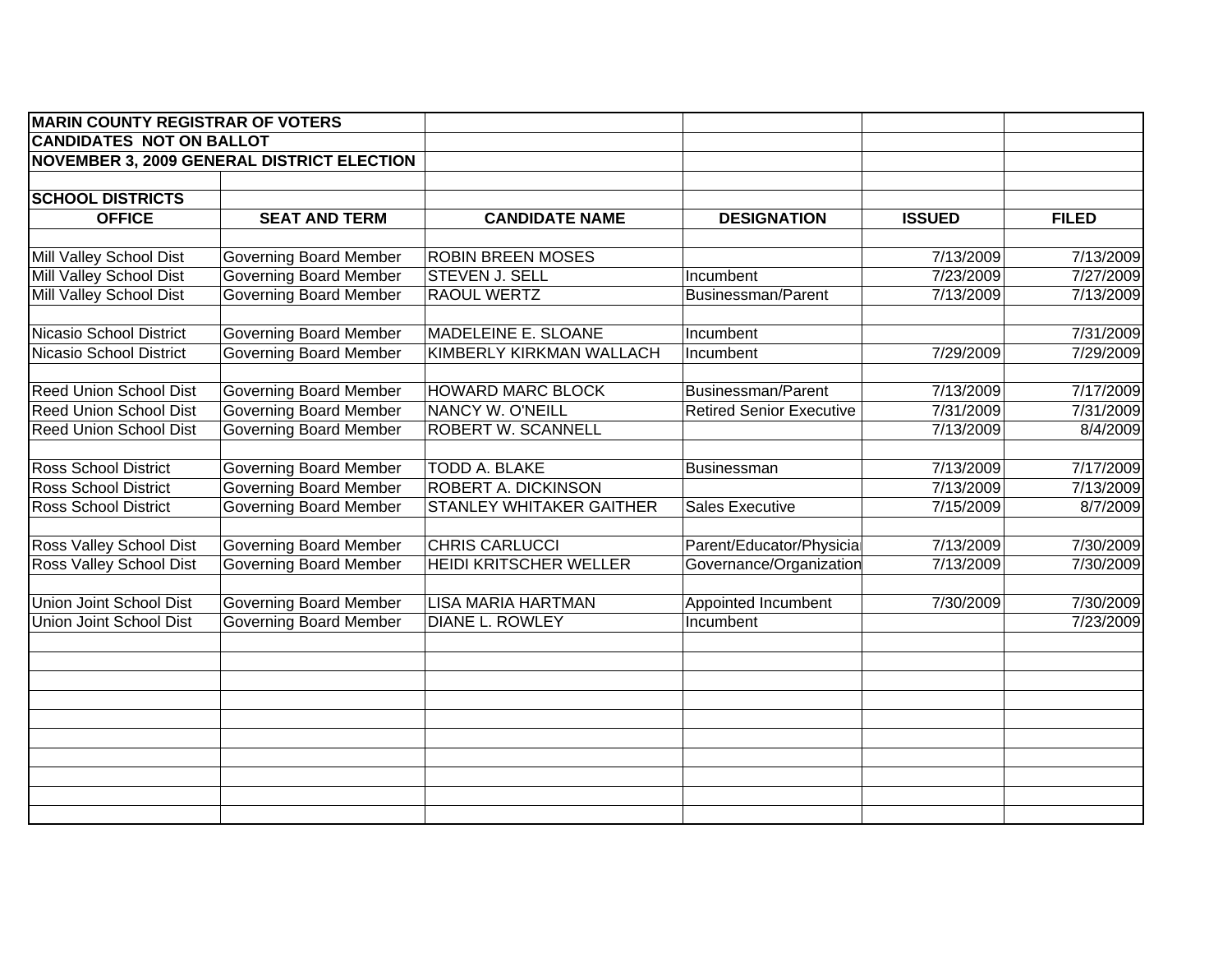| <b>MARIN COUNTY REGISTRAR OF VOTERS</b> |                                                   |                                              |                                  |                       |                       |
|-----------------------------------------|---------------------------------------------------|----------------------------------------------|----------------------------------|-----------------------|-----------------------|
| <b>CANDIDATES NOT ON BALLOT</b>         |                                                   |                                              |                                  |                       |                       |
|                                         | <b>NOVEMBER 3, 2009 GENERAL DISTRICT ELECTION</b> |                                              |                                  |                       |                       |
|                                         |                                                   |                                              |                                  |                       |                       |
| <b>SCHOOL DISTRICTS</b>                 |                                                   |                                              |                                  |                       |                       |
| <b>OFFICE</b>                           | <b>SEAT AND TERM</b>                              | <b>CANDIDATE NAME</b>                        | <b>DESIGNATION</b>               | <b>ISSUED</b>         | <b>FILED</b>          |
| <b>Director</b>                         | <b>Bel Marin Keys Csd</b>                         | <b>VINCENT PAUL LATTANZIO</b>                | Incumbent                        | 7/14/2009             | 8/7/2009              |
| Director                                | <b>Bel Marin Keys Csd</b>                         | <b>MARK MONTOBBIO</b>                        | Incumbent                        | 7/14/2009             | 7/15/2009             |
| Director                                | Marin City Csd, Full Term                         | MICHAEL JAMAL COLEMAN                        | Social Service Worker            | 8/3/2009              | 8/3/2009              |
| Director                                | Marin City Csd, Full Term                         | LA TANYA JUSTINE WIGGINS                     | <b>Childcare Provider</b>        | 8/3/2009              | 8/3/2009              |
| Director                                | <b>Tamalpais Csd</b>                              | <b>JIM JACOBS</b>                            | Incumbent                        | 7/14/2009             | 7/14/2009             |
| Director                                | <b>Tamalpais Csd</b>                              | RICK D. JOHNSON                              | Incumbent                        | 8/3/2009              | 8/3/2009              |
| Director                                | Kentfield Fpd                                     | RALPH MC LERAN                               | Incumbent                        | 7/14/2009             | 7/22/2009             |
| Director                                | Kentfield Fpd                                     | <b>RON NASO</b>                              | Incumbent                        | 7/14/2009             | 7/27/2009             |
| Director                                | Novato Fpd                                        | <b>BRADFORD R. BEEDLE</b>                    | Incumbent                        | 7/13/2009             | 8/3/2009              |
| Director                                | Novato Fpd                                        | FARHAD MANSOURIAN                            | Incumbent                        | 7/17/2009             | 7/29/2009             |
| Director                                | Stinson Beach Fpd                                 | PETER B. SANDMANN                            | Incumbent                        | 8/6/2009              | 8/6/2009              |
| Director                                | Stinson Beach Fpd                                 | <b>MARK ALLEN WHITE</b>                      | Incumbent                        | 7/14/2009             | 7/14/2009             |
|                                         |                                                   |                                              |                                  |                       |                       |
| Director                                | <b>Tiburon Fpd</b>                                | <b>DAVID KIRCHHOFF</b>                       | Incumbent                        | 8/3/2009              | 8/5/2009              |
| Director<br><b>Director</b>             | <b>Tiburon Fpd</b><br><b>Tiburon Fpd</b>          | THOMAS ARTHUR O'NEILL<br><b>MARGOT PLANT</b> | Appointed Incumbent<br>Incumbent | 8/3/2009<br>7/13/2009 | 8/4/2009<br>7/22/2009 |
|                                         |                                                   |                                              |                                  |                       |                       |
| Director                                | <b>Inverness Pud</b>                              | <b>KENNETH EMANUELS</b>                      | Incumbent                        | 7/15/2009             | 8/6/2009              |
| <b>Director</b>                         | <b>Inverness Pud</b>                              | <b>SCOBY ALAN ZOOK</b>                       | Incumbent                        | 7/31/2009             | 8/6/2009              |
| <b>Director</b>                         | <b>Alto Sanitary District</b>                     | STANLEY JAMES BRANSGROVE                     | Incumbent                        | 7/24/2009             | 7/24/2009             |
| <b>Director</b>                         | <b>Alto Sanitary District</b>                     | MICHAEL A. MC CARTHY                         | Incumbent                        | 8/5/2009              | 8/5/2009              |
| Director                                | <b>Homestead Vly Sanitary</b>                     | <b>CATHERINE P. HOWE</b>                     | Incumbent                        | 8/5/2009              | 8/5/2009              |
| <b>Director</b>                         | <b>Homestead Vly Sanitary</b>                     | <b>BURNETT TREGONING</b>                     | Incumbent                        | 8/5/2009              | 8/5/2009              |